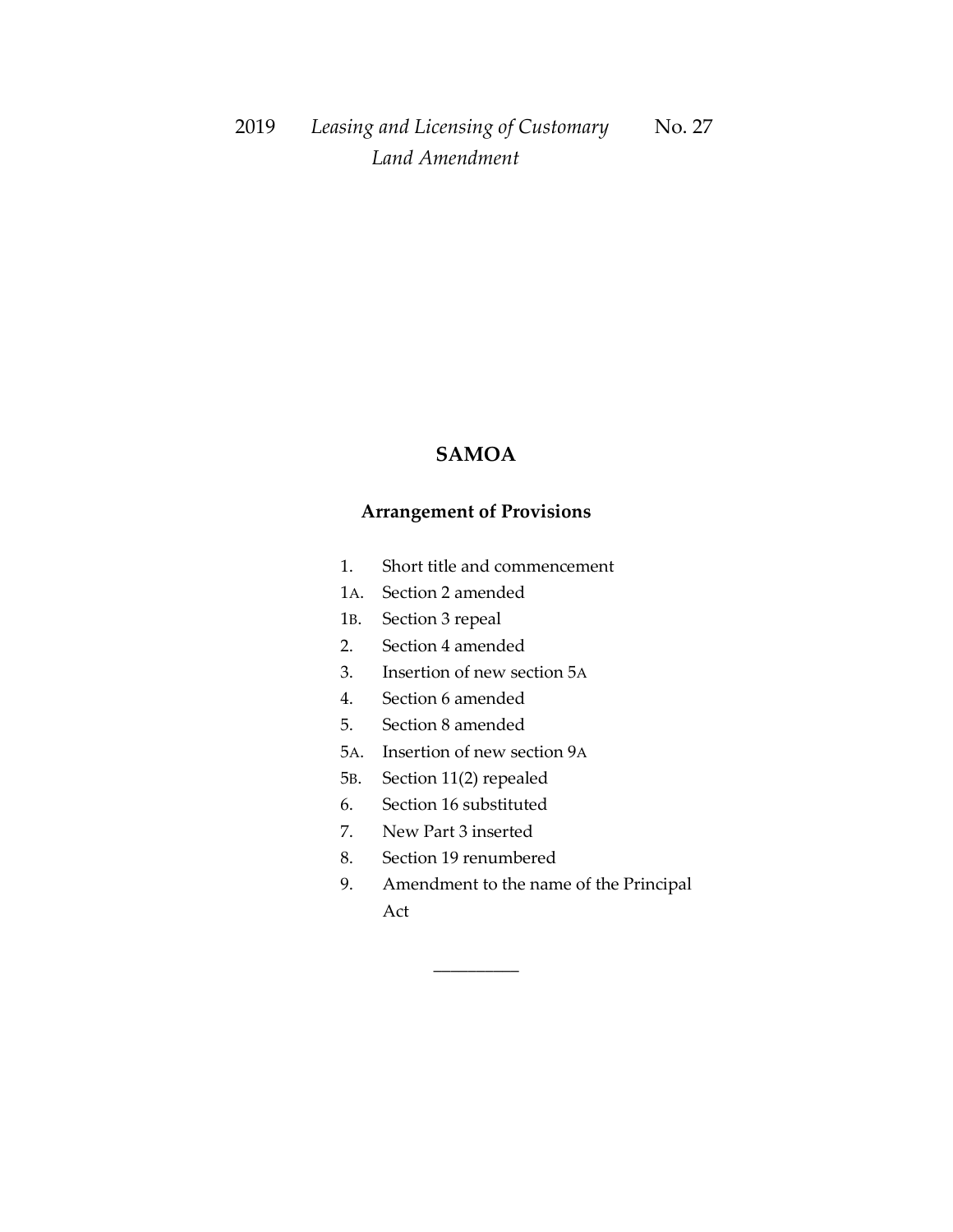### **2019, No. 27**

## **AN ACT to amend the Alienation of Customary Land Act 1965 ("Principal Act").** *[01st July 2019]*

**BE IT ENACTED** by the Legislative Assembly of Samoa in Parliament assembled as follows:

### **1. Short title and commencement:**

- (1) This Act may be cited as the Leasing and Licensing of Customary Land Amendment Act 2019.
- (2) This Act commences on the date of assent by the Head of State.

### **1A. Section 2 amended:**

Section 2 of the Principal Act is amended as follows:

- (a) for the definition of "beneficial owner" substitute with "beneficial customary land owner" in the entire Principal Act;
- (b) for the definition of "Chief Executive Officer" substitute with "Chief Executive Officer" means the Chief Executive Officer of the Ministry responsible for lands, who is also the Registrar of Land.

#### **1B. Section 3 repeal:**

Section 3 of the Principal Act is repealed.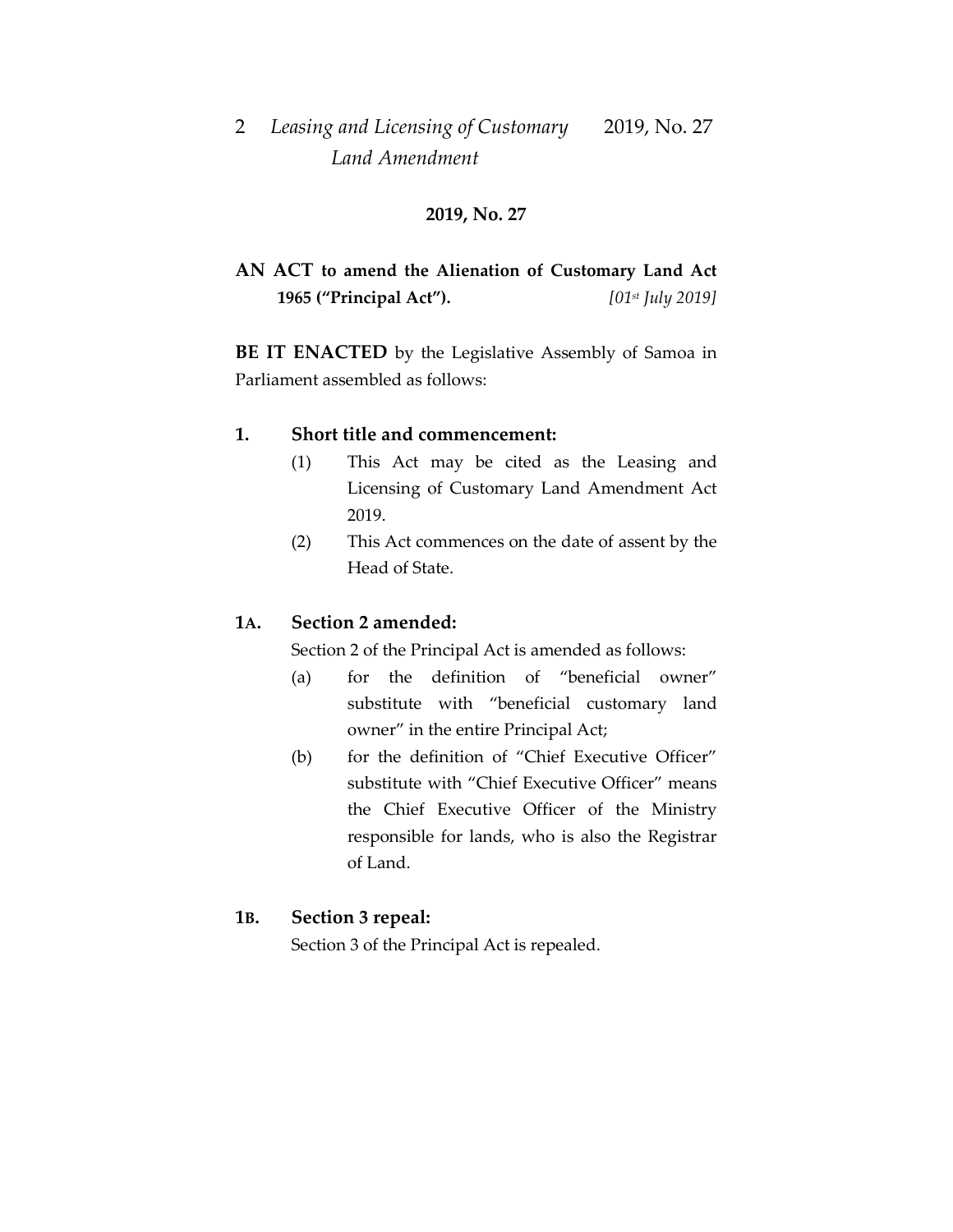### **2. Section 4 amended:**

Section 4 of the Principal Act is amended as follows:

- (a) insert after subsection (1) the following new subsection (1A):
	- "**1A**. Despite that the lease or licence is approved by the Minister as trustee for beneficial owners under subsection (1), the beneficial owners have the following rights in relation to such lease or licence granted:
		- (a) the right to approve or disallow the use of the leasehold interest as security;
		- (b) the right to approve or disallow the assignment of the lease or licence whether as a result of a default by mortgagor or not;
		- (c) the right to receive payments in accordance with the terms of the lease or licence;
		- (d) the right to approve or disallow a sub-lease;
		- (e) the right to initiate and enforce a review of rents as provided for by the terms of the lease;
		- (f) the right to enforce beneficial covenants under the terms of the lease or licence, including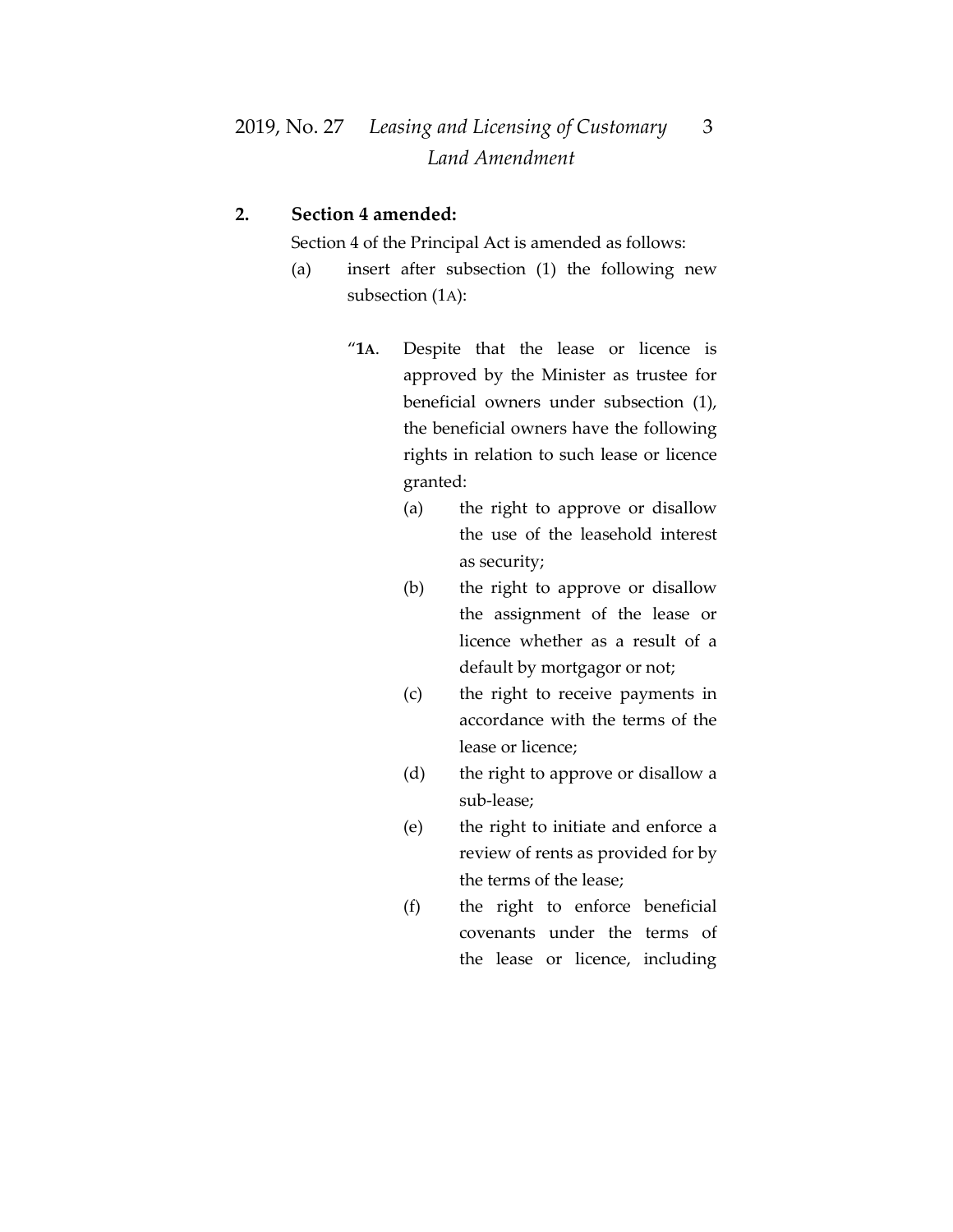obligations of the lessee or licensee to -

- (i) provide employment, to assist in business development; or
- (ii) to provide community services or infrastructure; and
- (iii) the right to enforce environmental protection obligations applying to the lessee or licensee under the terms of the lease or licence; and
- (g) the right to seek legal representation to undertake legal proceedings on matters arising from the lease or license granted.";
- (b) substitute subsection (3) with the following:
	- "(3) The process of registration and discharge of such mortgages is set out in the Regulations made pursuant to this Act.".

### **3. Insertion of new section 5A:**

The Principal Act is amended by inserting after section 5 the following new section: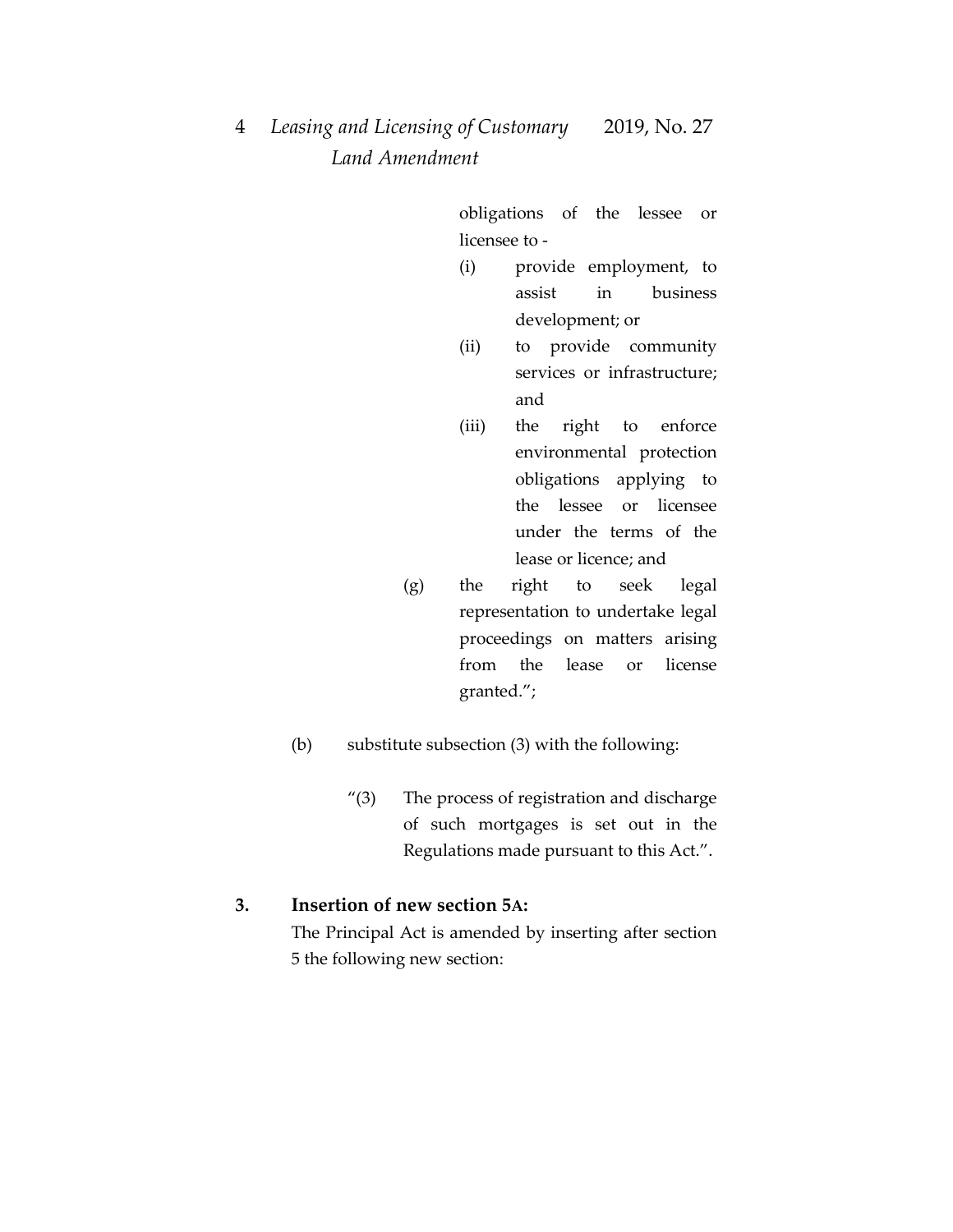# 2019, No. 27 *Leasing and Licensing of Customary* 5  *Land Amendment*

### "**5A. Access by licence:**

- (1) For a license granted under section 5 on the following terms:
	- (a) the term does not exceed one (1) year;
	- (b) the customary ownership of the land has been determined by the Land and Titles Court; and
	- (c) the beneficial owners have signed the license,

the beneficial land owners of that license, have the authority to grant reasonable access to and use of their customary land.".

## **4**. **Section 6 amended:**

Section 6(1) of the Principal Act is amended by inserting after the number 5, the words "or section 5A".

#### **5**. **Section 8 amended:**

Section 8 of the Principal Act is amended as follows:

- (a) for subsection (1) after the word "Savali" insert "or any newspaper or television and other forms of advertising determined by the Chief Executive Officer;"; and
- (b) for subsection  $(2)$  -
	- (i) after the word "Savali" insert "or any newspaper or television and other forms of advertising determined by the Chief Executive Officer"; and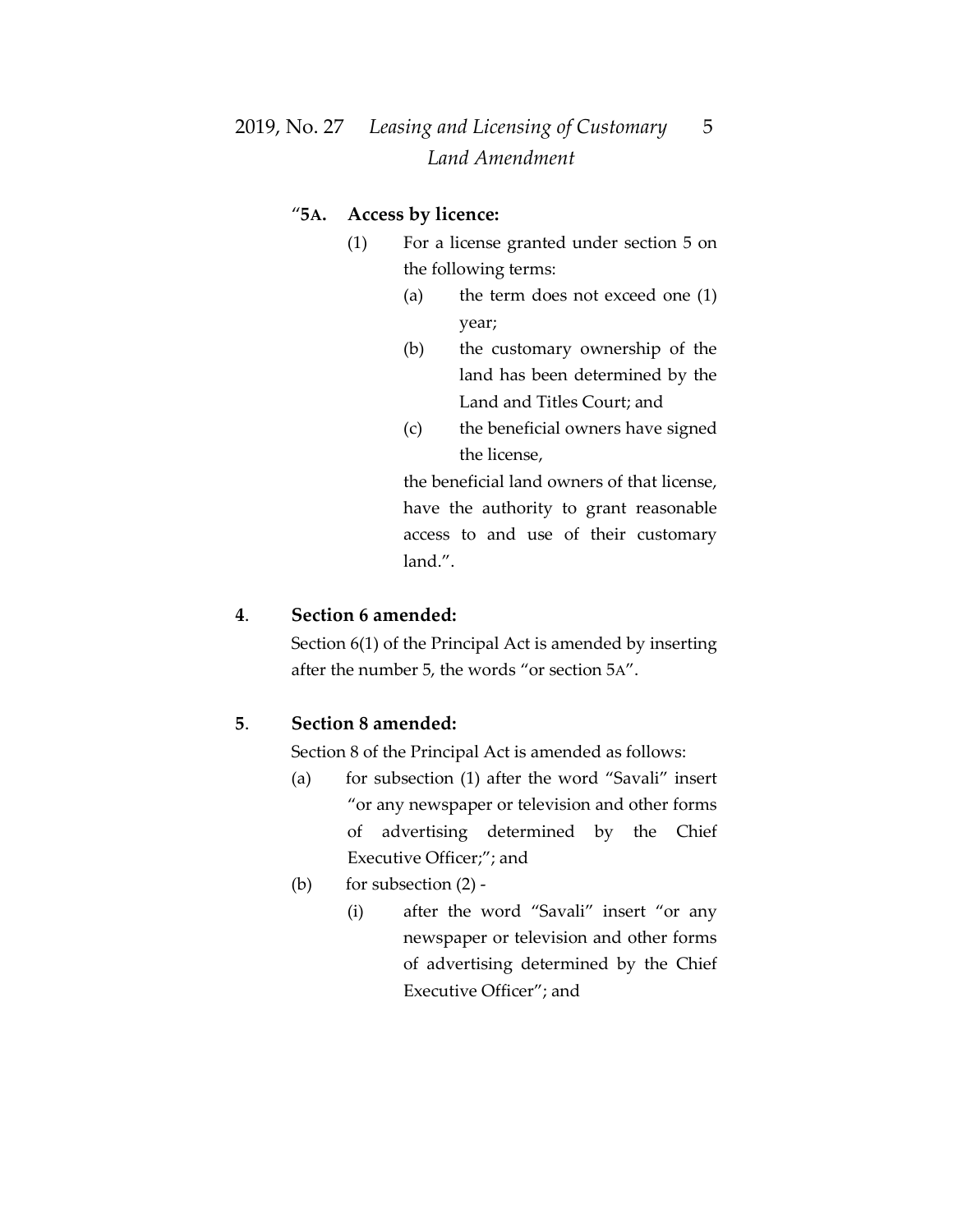- (ii) substitute "3 months" with "6 months"; and
- (c) after subsection (2) insert the following new subsection:
	- "**(2A)** The Chief Executive Officer may extend the period under subsection (2) if the Chief Executive Officer considers that further time is warranted for a particular application."; and
- (d) in subsection (3)(a) insert after "the application is made"; the following proviso:

"**PROVIDED THAT** a copy of such determination by the Land and Titles Court is provided to the Chief Executive Officer"; and

(e) in subsection (3)(b)(ii) substitute the word "Savali" with "under this section".

## **5A. Insertion of new section 9A:**

The Principal Act is amended by inserting after section 9, the following new section:

## **"9A. Register of customary land lease or license or interest therein:**

(1) The Registrar must establish and maintain a register for the registration of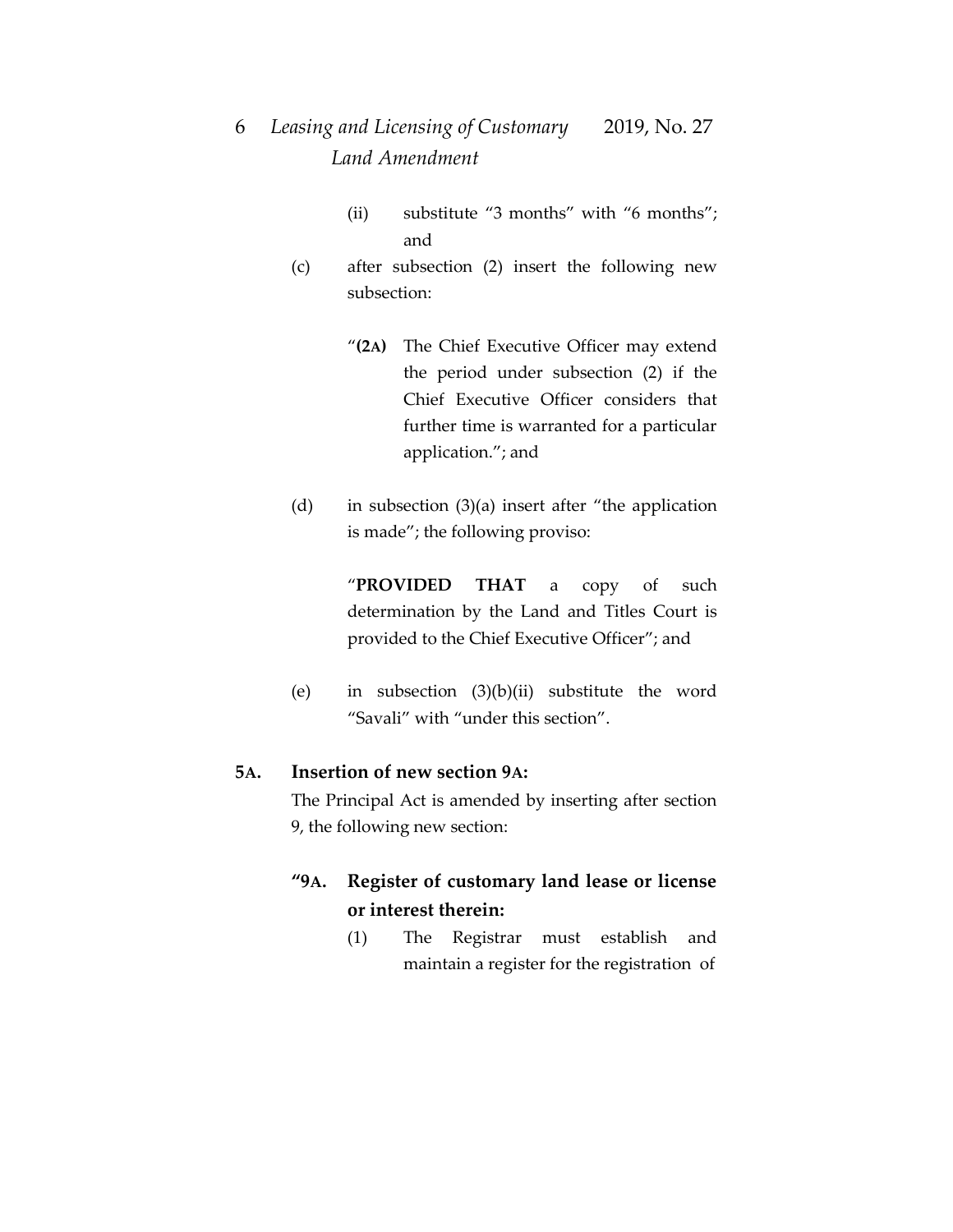# 2019, No. 27 *Leasing and Licensing of Customary* 7  *Land Amendment*

customary land leases or customary land licenses and interest therein.

- (2) The registration by the Registrar of customary land leases or customary land licenses and interest therein onto the Register established in subsection (1), does not:
	- (a) permit the alienation of customary land in a manner prohibited by Article 102 of the Constitution; or
	- (b) permit or deem ownership on any customary land to be vested in any person.".

#### **5B. Section 11(2) repealed:**

Section 11(2) of the Principal Act is repealed.

#### **6. Section 16 substituted:**

For section 16 of the Principal Act, substitute with the following:

#### "**16. Powers to recover rents:**

(1) The right to recover rents and other sums due under a lease or licence in accordance with any law or legal process is exercisable by the Minister, acting on behalf of the beneficial customary landowners.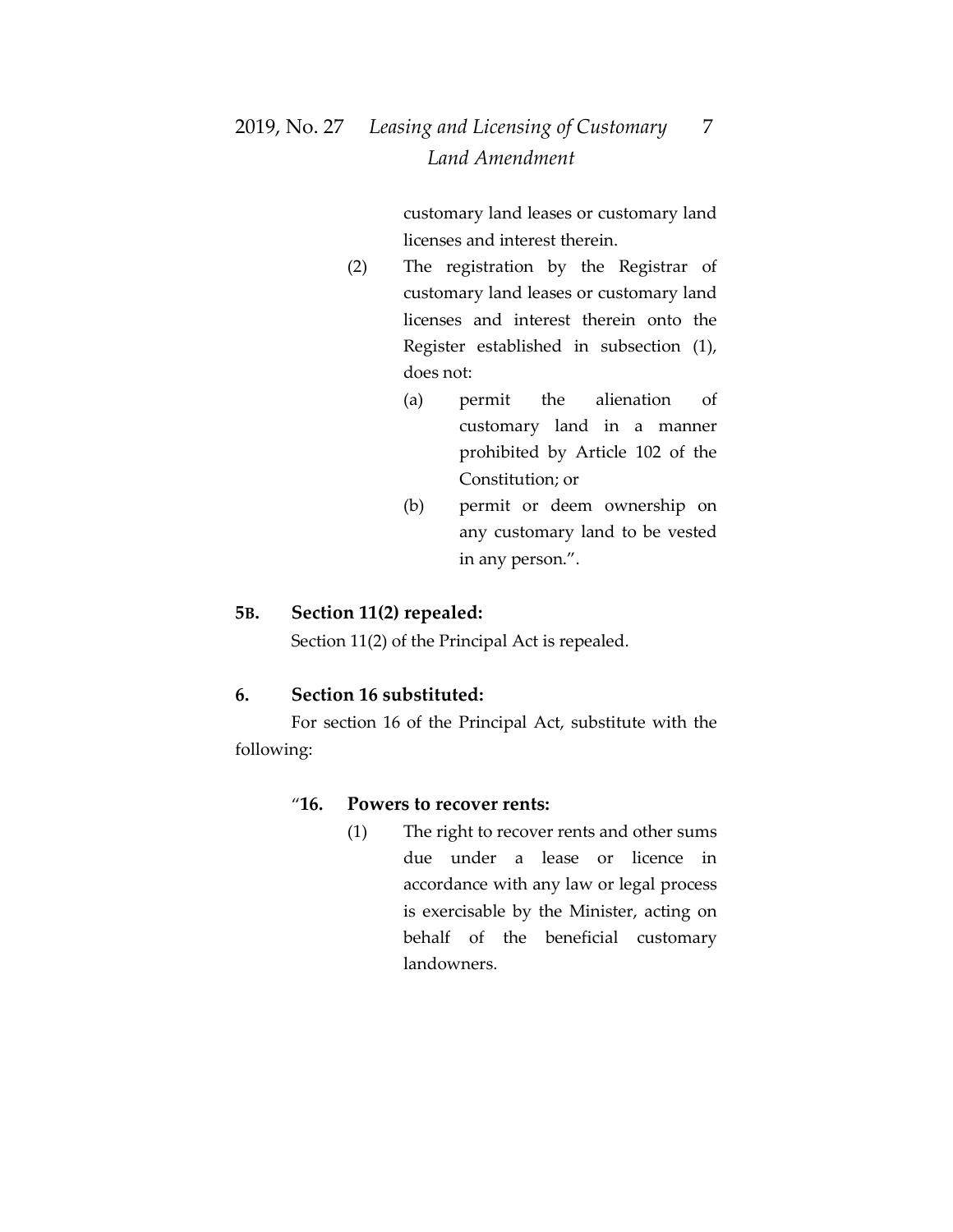- (2) The beneficial customary landowners also have power to commence and undertake legal proceedings for the recovery of rents and other monies due under a lease or licence granted under this Act, even if the lease or licence has been made on their behalf by the Minister.
- (3) When taking action under subsection (2), the beneficial customary landowners (or their legal representative) have the right to commence and undertake the proceedings, and any proceedings to execute any order or judgment made in their favour, without the consent or involvement of the Minister.".

#### **7. Insertion of new Part 3:**

The Principal Act is amended by inserting after section 18 the following new Part 3:

#### **"PART 3**

# **PROVISIONS APPLICABLE TO MORTGAGES OF LEASES OVER CUSTOMARY LAND**

### **19. Mortgages of leases of customary lands:**

- (1) If a lease of customary land is to be mortgaged, the mortgage:
	- (a) must not be created, except with the prior written consent of the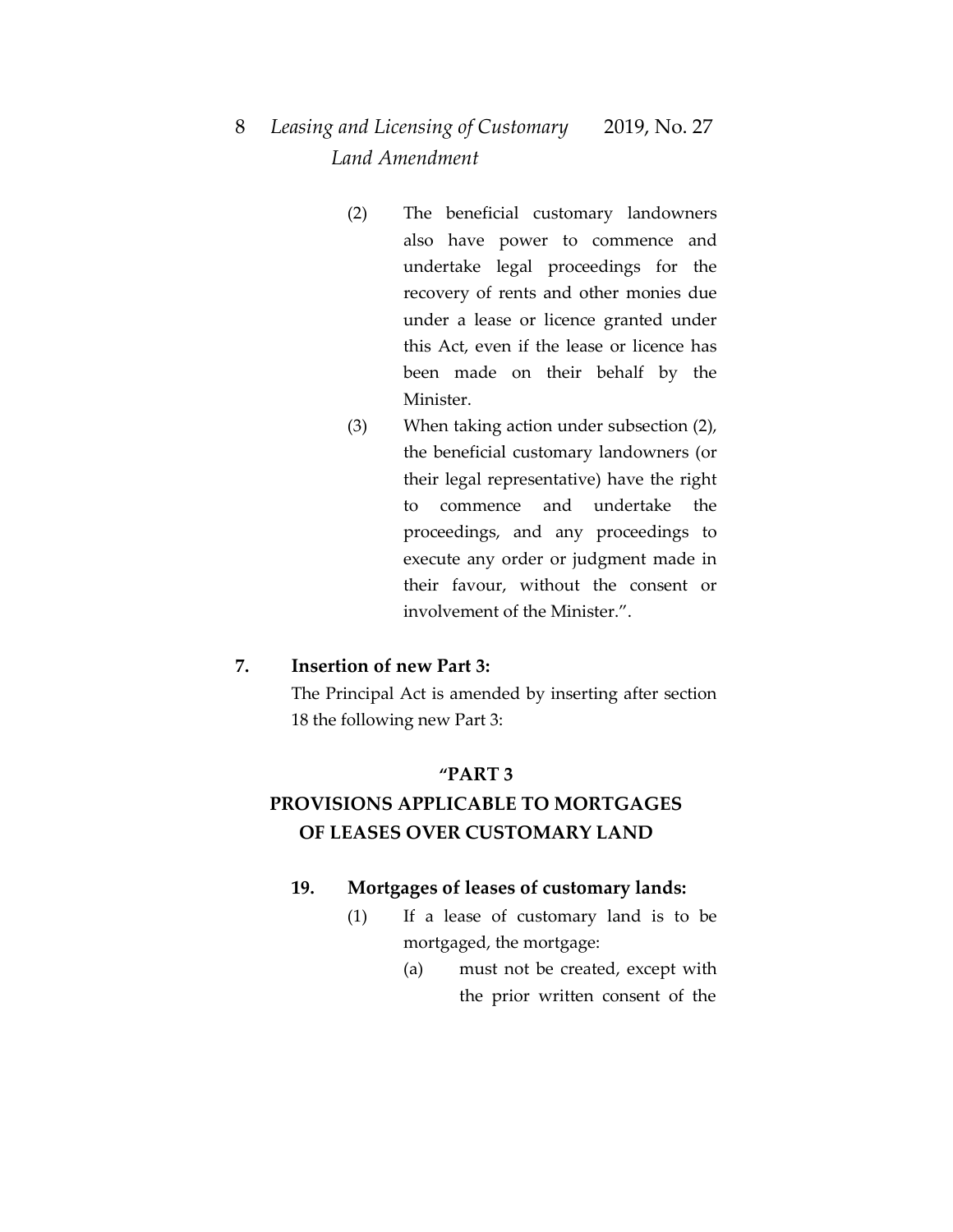# 2019, No. 27 *Leasing and Licensing of Customary* 9  *Land Amendment*

beneficial owners of the customary land; and

- (b) must not be created, unless the lessee has made improvements to the customary land leased and such improvements must be made in accordance with the approved purpose under the lease; and
- (c) must be registered under this Act and such registration does not confer a right of ownership over the customary land.
- (2) A second or subsequent mortgage on a lease of customary land:
	- (a) is prohibited;
	- (b) must not be registered; and
	- (c) if created or registered, is void.
- (3) A mortgagee of a lease on customary land:
	- (a) must not take an action over the mortgaged lease unless the action is permitted under this Act or Regulations made pursuant to this Act;
	- (b) must first pay any outstanding lease rental payments from any money recovered when exercising the default right under the mortgage.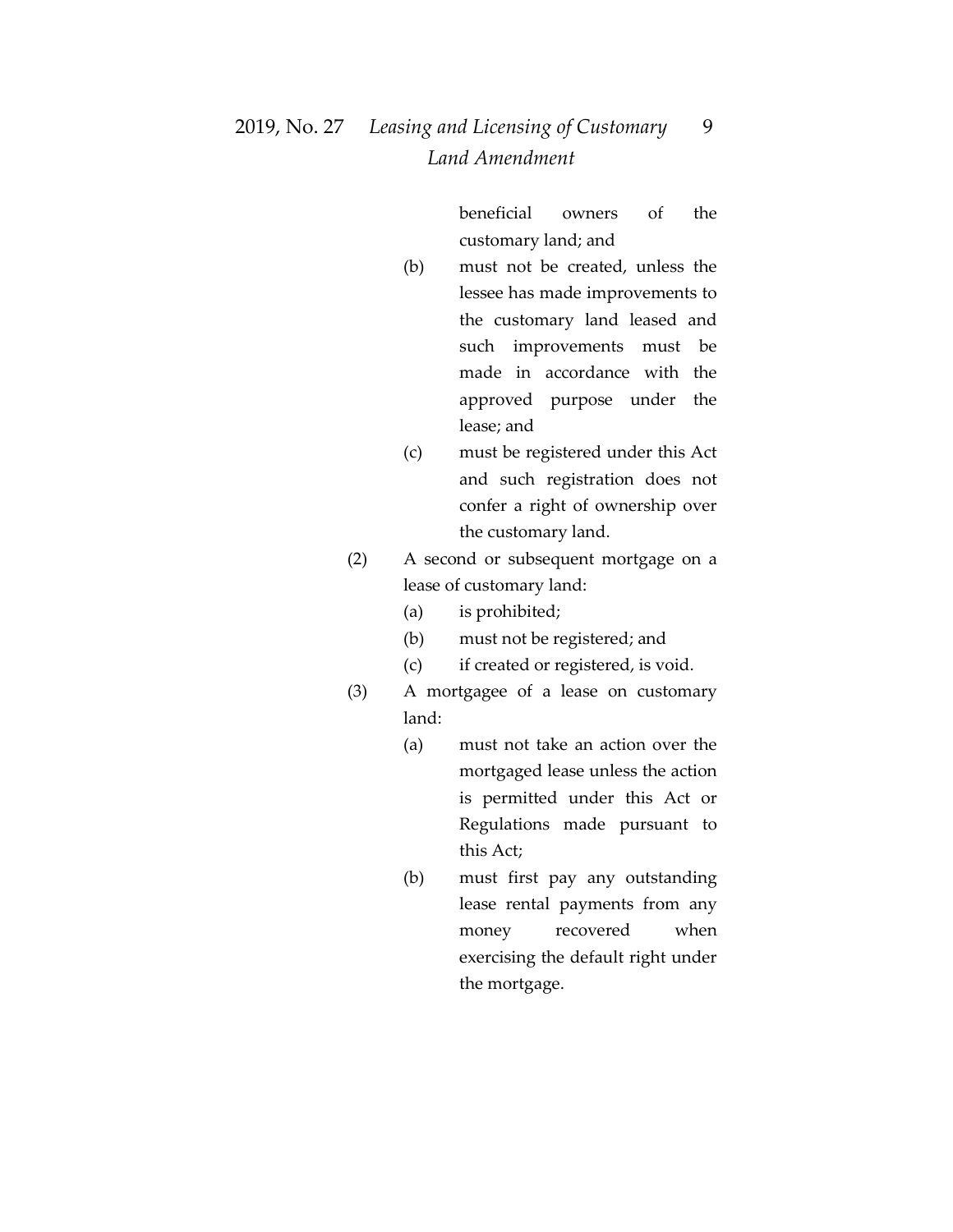## **20. Assignment of leases of customary land subject to mortgage:**

The lessee of customary land that is subject to a mortgage, must not assign the lease except with the prior written consent of the beneficial owners of the customary land.

## **20A. Discharge of Mortgage:**

- (1) When a mortgage under this Act is to be discharged, the mortgagee shall execute a discharge in the approved form.
- (2) Upon registration of a discharge of mortgage the mortgaged interest shall, to the extent specified in the discharge, cease to be charged with any money secured by the mortgage.

## **21. Regulation:**

- (1) The Head of State may, acting on the advice of Cabinet, make regulations to give effect to this Part.
- (2) Without limiting the generality of subsection (1), Regulations may be made to provide for the treatment of leases upon default of mortgage.

### **22. Acts not to apply:**

None of the following Acts apply to customary land leases, customary land licenses or interest therein: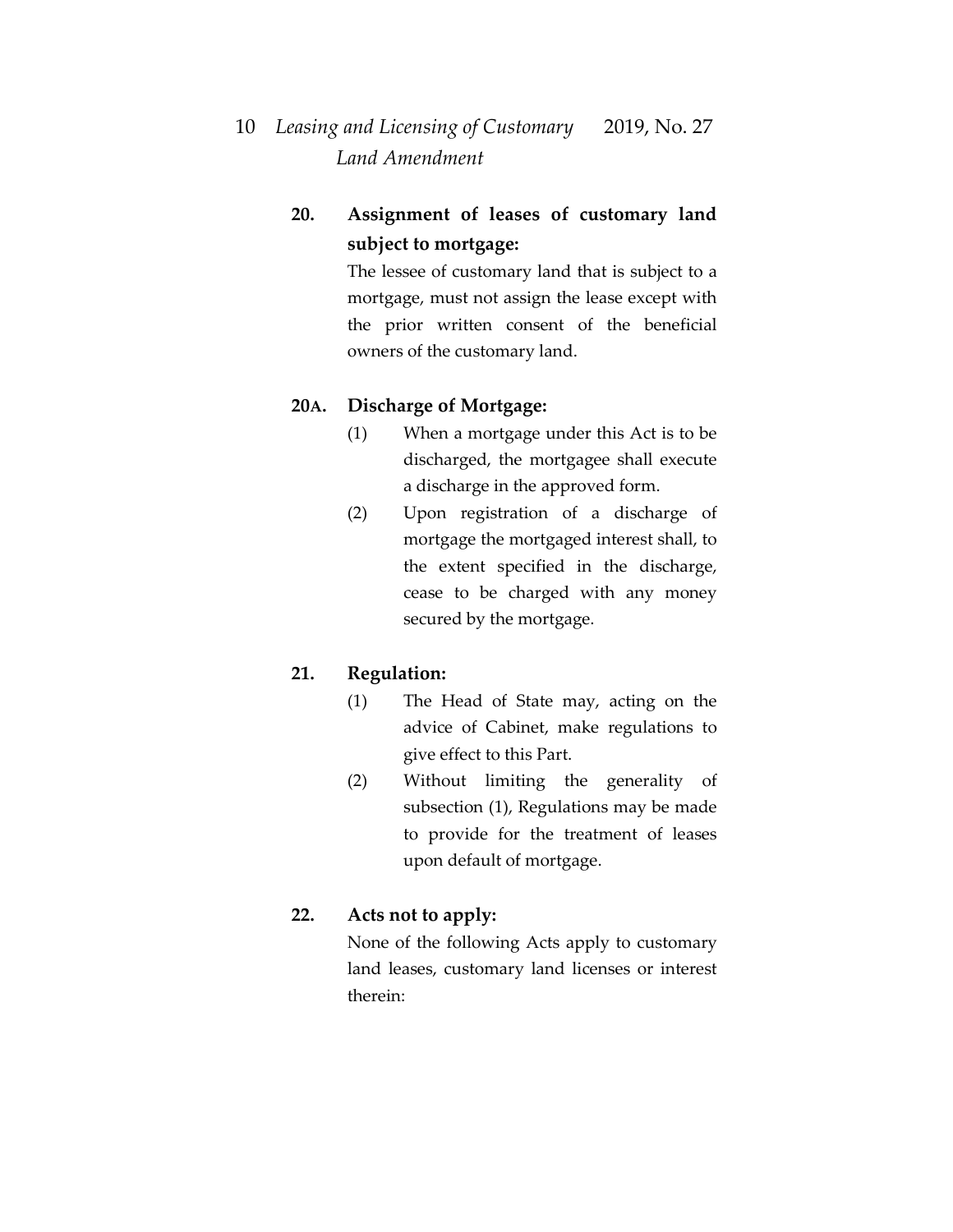# 2019, No. 27 *Leasing and Licensing of Customary* 11  *Land Amendment*

- (a) Land Titles Registration Act 2008; and
- (b) Property Law Act 1952.

### **23. Consequential amendment:**

Section 34(1) of the Land andTitles Act 1981 is amended by inserting after subsection (2) the following:

- "(2) The Land Titles Registration Act 2008 is amended as follows:
	- (a) in section 2
		- (i) repeal the definitions of "customary land", "customary land lease", "customary land license", "lessee", "record of customary land"; and
		- (ii) omit "but does not include customary land for the purpose of registration of land under this Act other than registration of license or leases of customary land" from definition of "land"; and
		- (iii) omit "but does not include a record of customary land" from the definitions of "land"; and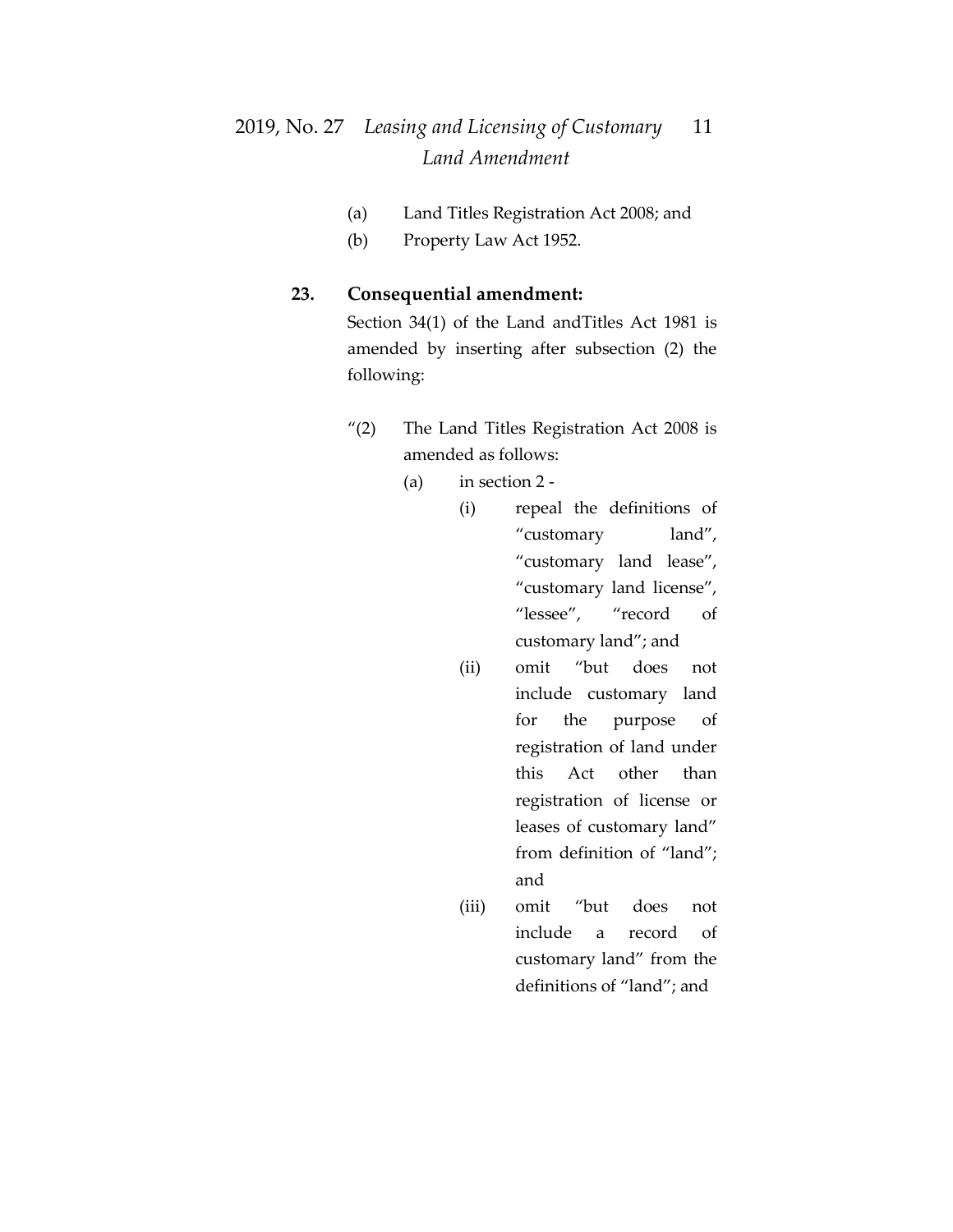- (iv) repeal subsection (3); and
- (b) in section 5, repeal subsections (1)(*l*), (7) and (8);
- (c) in section 9
	- (i) omit "or customary land leased or licensed under the provisions of the Alienation of Customary Land Act 1965", and "or customary land lease or license" respectively; and (ii) repeal subsections (4) and
		- (5).
- (**2A)** Despite, subsection (2), any disputes relating to or arising from a lease agreement over customary land made under the Alienation of Customary Land Act 1965, must be determined by the Supreme Court.".

#### **23A. Savings and transitional:**

- (1) At the commencement of this Act, any existing signed lease, license, sub-lease, sub-license or assignment made under the Principal Act continue and is considered validly made.
- (2) This Act does not apply to any lease, license, sub-lease, sub-license, assignment or securities created before the commencement of this Amendment Act.